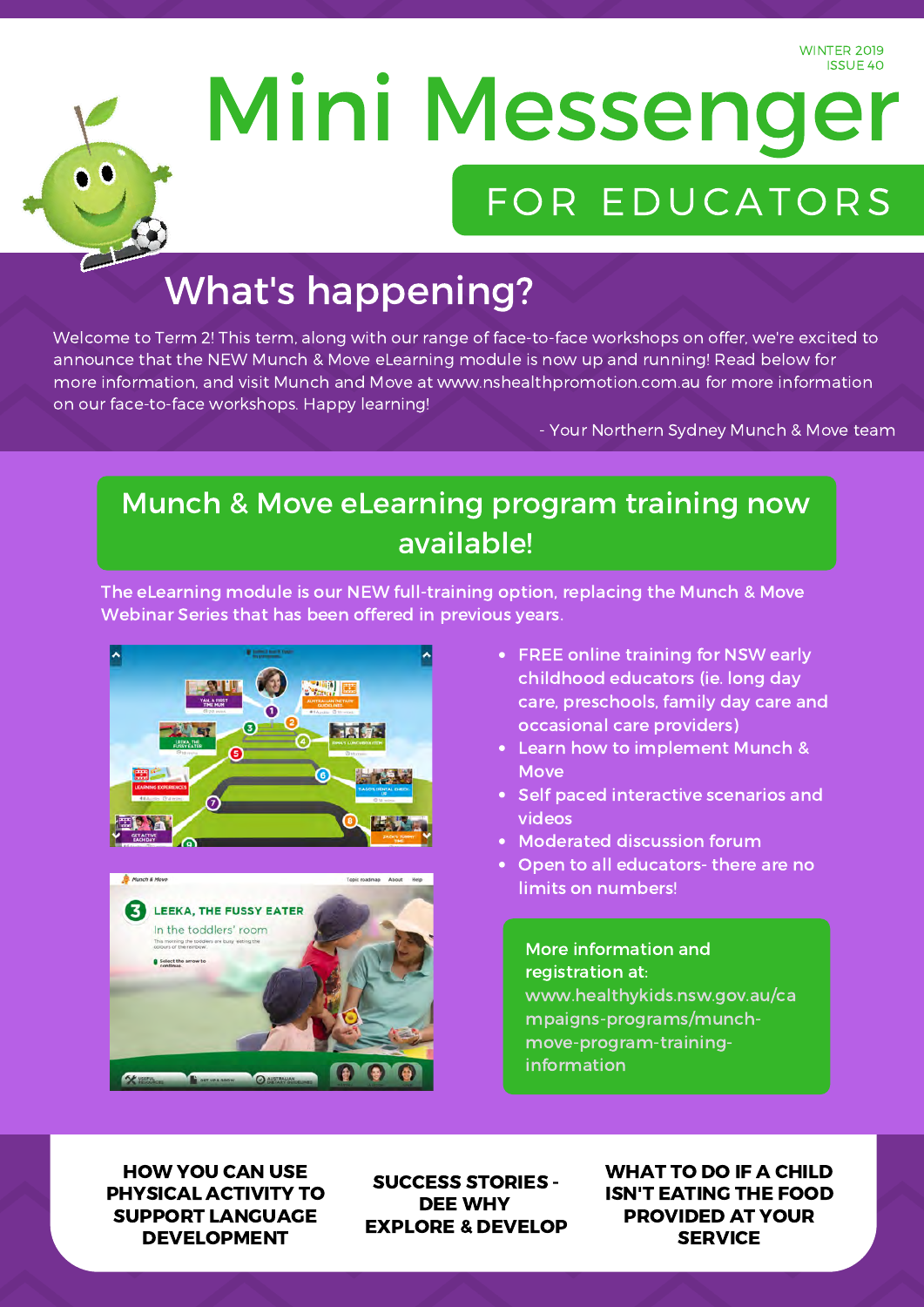# **HOW YOU CAN USE PHYSICAL ACTIVITY TO SUPPORT LANGUAGE DEVELOPMENT**

#### Physical activity experiences are great times to subtly encourage children's language development.

Physically active experiences provide interactions, instructions and demonstrations to help children learn to communicate. They offer opportunities for repetition, copying, expanding and extending on words or instructions. Try to include concepts important for language such as: location, direction, attributes, similarities and differences in your planned physical activity experiences.



Use conversations during these times to support language development. Ask open ended questions such as "can you tell me all about it?" and "what happened when…?". Encourage others to listen, ask and share, try asking "what do you know about..?" and extend the conversation using your knowledge.

An example in practice: A child says they went to the beach. Use conversations to identify words to change in a nursery rhyme. Add actions including components of fundamental movement skills.

#### Sing together to tune of 'The Wheels on the Bus'

"The waves on the beach go up and down, Up and down, up and down The waves on the beach go up and down, All day long" Action: Reach arms to sky then bend knees and swing arms back, repeat each "up and down". FMS: First component of 'Jump'

#### Other examples:

The crabs on the beach crawl side to side (side slide)

The shark in the ocean is fast fast fast (run on the spot)

The turtle in the ocean is slow slow slow (walk on the spot)

The sun on the sand makes it hot (balance on one leg, then swap ie hop)

The water on my foot makes it cool (bend leg and swing foot forward ie kick)

The fish in the ocean swim like this (hands out together, twist ie striking action



Use your Munch & Move Sharing Bag journal stories to start conversations with children about their weekends

NQS Element 1.2.2 Responsive Teaching and Scaffolding

Activity adapted from Gross Motor Skills: At the Seaside [http://learning.gov.wales/docs/learningwales/publications/130212do-and-discoveren.pdf](https://learning.gov.wales/docs/learningwales/publications/130212do-and-discoveren.pdf)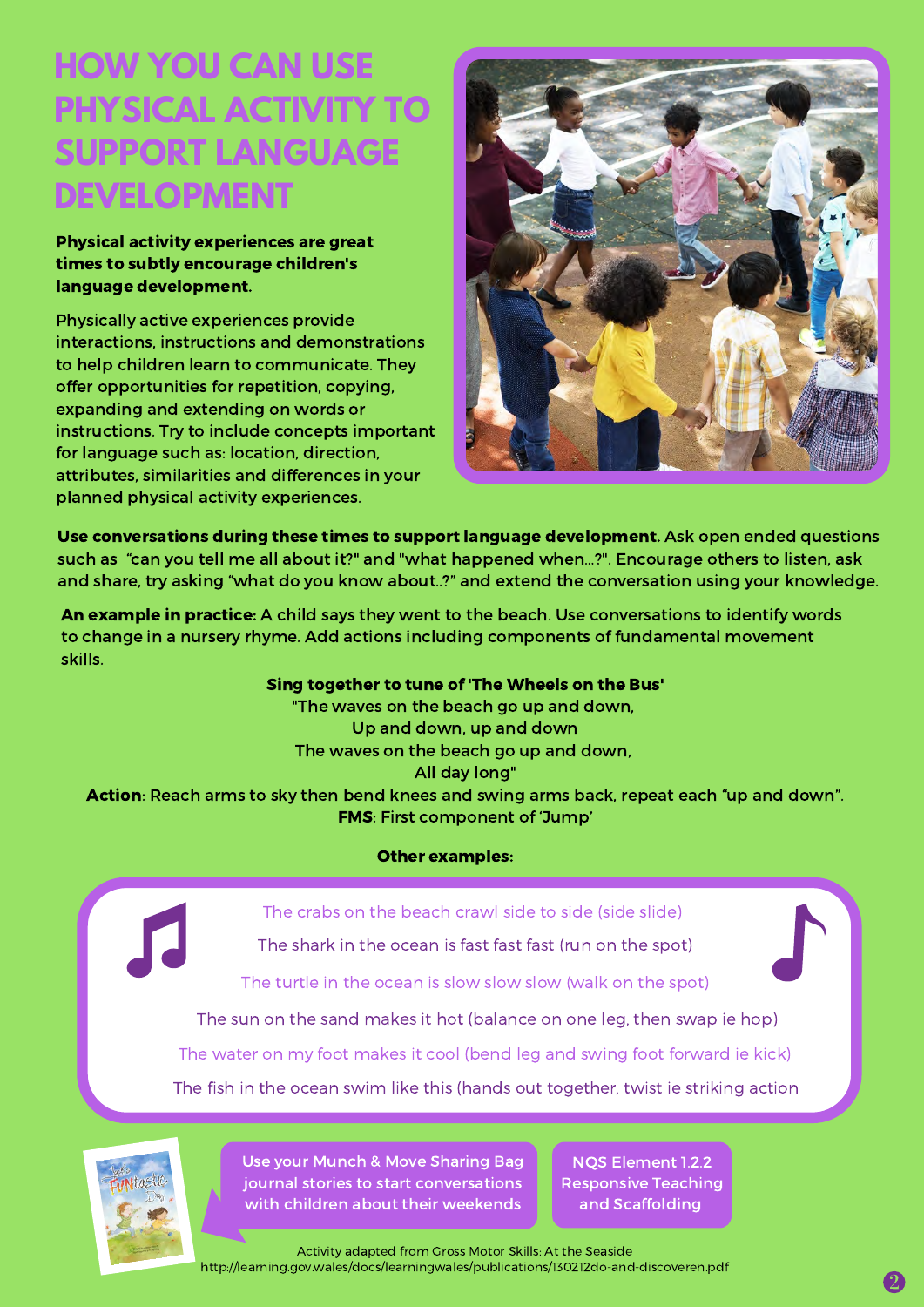# **DEE WHY EXPLORE & DEVELOP**

### SUCCESS STORIES - JUNIOR MASTERCHEF PROJECT



Throughout this Masterchef Project the educators noticed a dramatic change in some of the children's eating habits. Parents would comment about how the educators were able to get their child to eat certain foods.

A recipe book was then produced with all the cuisines made together which is available for children to access as they please. The children have loved revisiting the experiences in the recipe book, talking about the foods they have made and looking at the pictures. This recipe book has also been utilised among the families to recreate meals at home that their child/children have enjoyed.

Great work Dee Why Explore & Develop!

The team at Explore & Develop Dee Why have designed a great Junior Masterchef project to develop children's understanding of food and allow them to feel a connection with their food and nature.

This project came about from educators observing children's interests in cooking in the home corner and feedback from parents who needed help with their children becoming less fussy eaters!

The team used the cultures of their educators and families to inspire the different cuisines made, including Brazilian, Australian, Italian, Mexican, Lebanese and more. Parents were provided with the opportunity to share recipes from their home as well as cook these meals at the service with the educators and children.

The variety of recipes was very exciting, They included smoothies, hummus, soup, guacamole and fresh juices. As an added bonus, during these experiences the children were also able to improve their fine motor skills and learn self-help skills as they used child-friendly knives to cut and squeeze juice from a lemon.